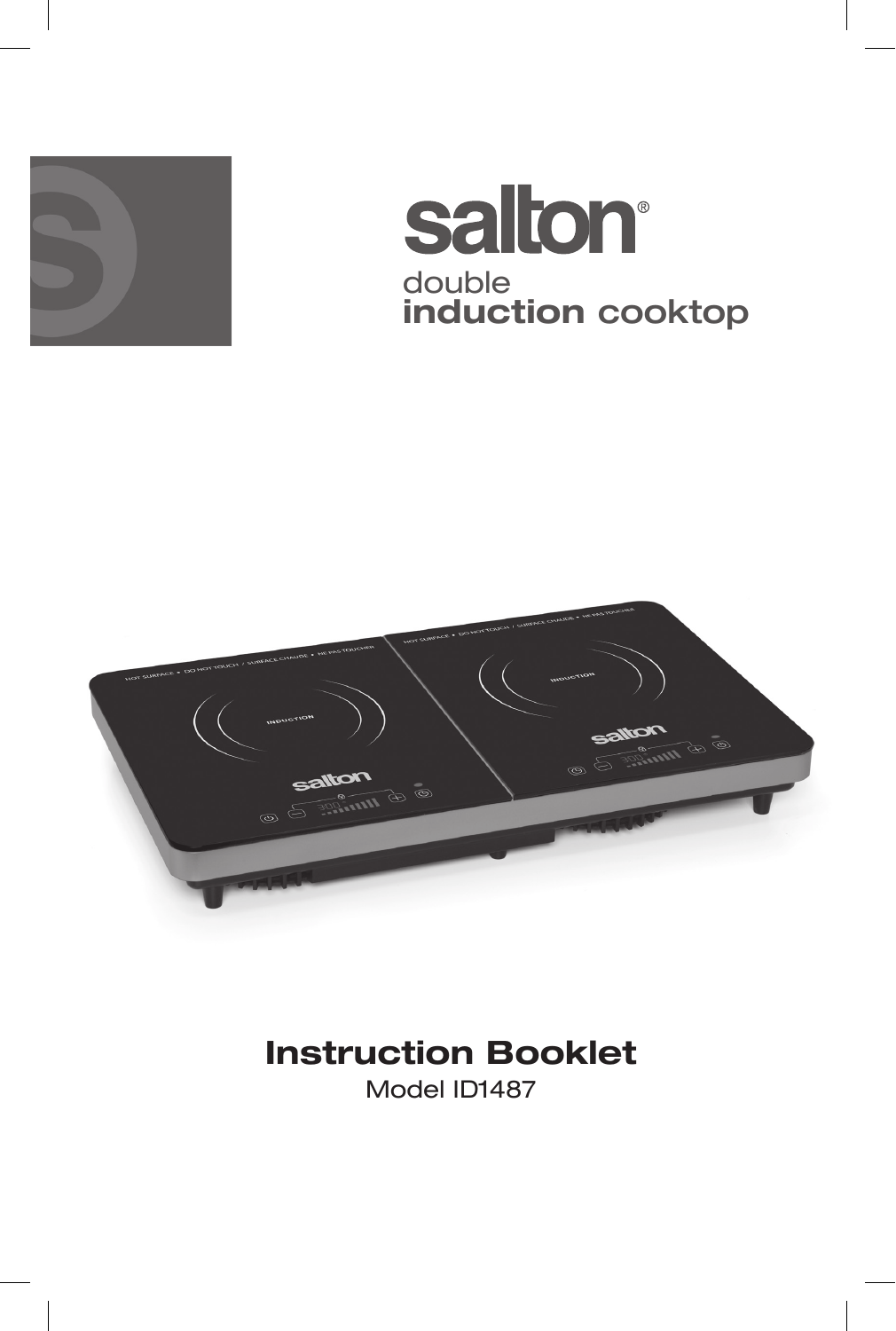# **IMPORTANT SAFEGUARDS**

When using electrical appliances, basic safety precautions should always be followed including the following:

- 1.Read all instructions.
- 2.Do not touch hot surfaces. Use handles or knobs.
- 3.To protect against electrical hazards, do not immerse cord, plugs, or the appliance in water or other liquid.
- 4.This appliance is not intended for use by persons (including children) with reduced physical, sensory or mental capabilities or lack of experience and knowledge, unless they have been given supervision or instruction concerning the use of the appliance by a person responsible for their safety.
- 5.Close supervision is necessary when any appliance is used by or near children. Children should be supervised to ensure that they do not play with the appliance.
- 6.Unplug from outlet when not in use and before cleaning. Allow to cool before putting on or taking off parts, and before cleaning the appliance.
- 7.DO NOT operate any appliance with a damaged cord or plug or after the appliance malfunctions, or is dropped or damaged in any manner. Return appliance to the manufacturer for examination, repair or electrical or mechanical adjustment. All servicing, other than cleaning, should be performed by an authorized service representative. See Warranty section.
- 8.If the appliance is not working as described in this instruction booklet discontinue use and contact Salton. See Warranty.
- 9.The use of accessories or attachments not recommended by Salton may cause hazards.
- 10.Do not use outdoors.
- 11.Do not let cord hang over edge of table or counter, or touch hot surfaces.
- 12.A fire may occur if surface is covered or touching flammable material such as curtains, draperies, walls and the like when in operation.
- 13.Always disconnect appliance from outlet when not in use. To disconnect, turn any control to 'OFF', then remove plug from wall outlet.
- 14.Do not use appliance for other than intended use.
- 15.Do not place on or near a hot gas or electric burner, or in a heated oven.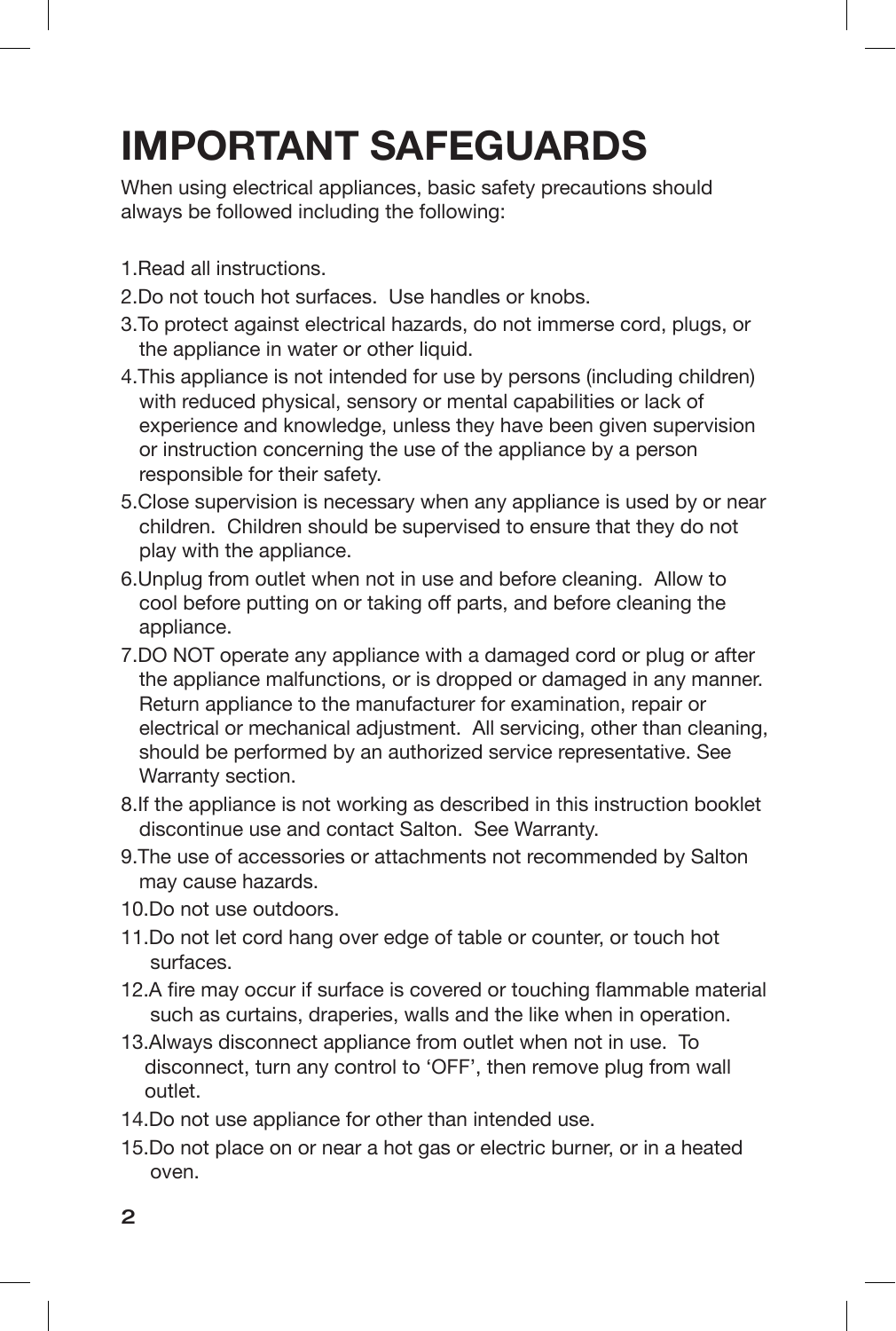- 16.Extreme caution must be used when moving an appliance containing hot liquids. Do not overfill Cookware used on the appliance to avoid spilling when contents are boiling.
- 17.People with pacemakers or similar medical devices should use care when standing near this induction cooktop while it is powered on. The electromagnetic field may affect pacemakers or similar devices. Consult your doctor or the manufacturer of the pacemaker or similar medical device for additional information regarding the possible effects of electromagnetic fields emitted by induction cookers.

### **SAVE THESE INSTRUCTIONS** HOUSEHOLD USE ONLY

#### **POLARIZED PLUG**

This appliance has a polarized plug (one blade is wider than the other). To reduce the risk of electric shock, this plug will fit in a polarized outlet only one way. If the plug does not fit fully in the outlet, reverse the plug. If it still does not fit, contact a qualified electrician. Do not modify the plug in any way.

#### **ABOUT INDUCTION COOKING**

Induction cooking has been used for decades in restaurants and commercial kitchens worldwide. Only now, has the induction revolution been made available at an affordable cost for everyday household use.

#### **How does induction work?**

Induction cooking uses electromagnetic energy to heat cookware. When cookware is placed on an induction cooktop and the cooker is turned on, the coil inside the induction unit produces and alternating magnetic field, which flows through the cookware. Molecules in the cookware vibrate rapidly, causing the cookware to become hot almost instantly.

#### **What types of cookware can be used?**

Induction cooktops will only operate with a variety of cookware. As explained in the paragraph above, induction cooking works by electromagnetic energy, therefore, the outside bottom surface of the cookware must be made of a ferrous magnetic material such as cast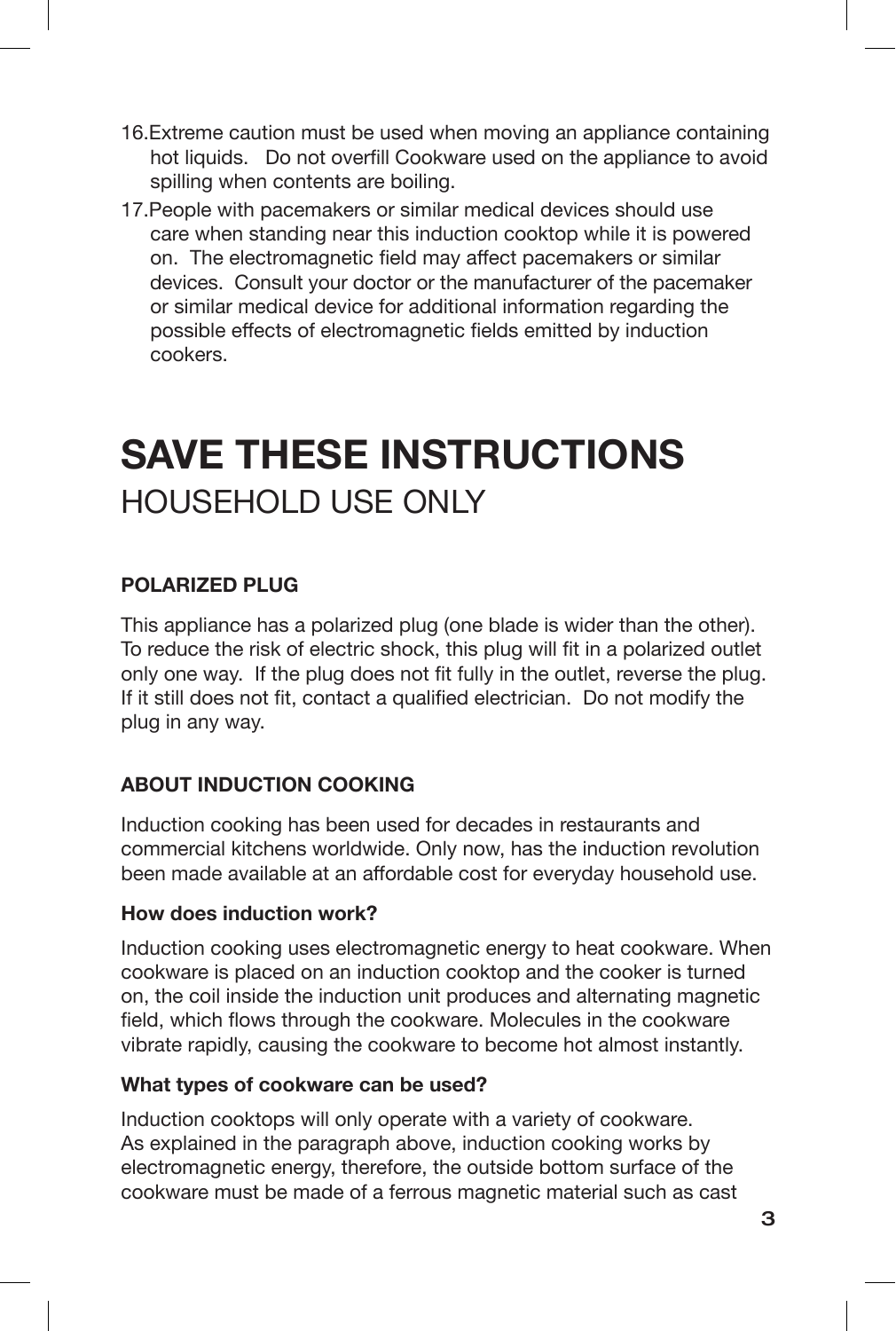iron, enameled steel or magnetic stainless steel. The interior or cooking surface of the cookware can be aluminum or other non-ferrous material with or without a non-stick coating as long as the bottom is ferrous.

It is very easy to check whether or not your cookware will work using a fridge magnet or any other permanent magnet. If the magnet sticks to the bottom of the pot/pan, the cookware will work on an induction cooktop.

#### **What are the advantages of induction cooking?**

Induction cooking allows you to adjust the cooking heat instantly and with great precision much like a gas burner, but with even more accuracy.

Induction cooking is also faster, cleaner, safer and more energy efficient than any other counter top cooking technology.

#### **Faster**

Energy is transferred directly to the cookware, there is no wasted heat, resulting in extremely fast heat up time - even faster than gas.

#### **Cleaner**

An induction cooktop only gets hot under the bottom of the cookware. The area around the cookware does not get hot, so drips, spatters and spills don't bake on the induction cooker surface. Simply wipe with a damp cloth - cleanup is a breeze.

#### **Safer**

There are no open flames or hot elements. Induction cooktops will start only once the appropriate cookware has been placed on the surface and stops immediately when the cookware is removed. No more burned fingers or hands and safer around young children.

#### **Energy Efficient**

Conventional cooking methods involve generating heat which is then transferred to cookware. With induction cooking, there is almost no wasted heat since heat is being generated in the cookware itself. Also, because there are no open flames or hot elements releasing heat into your kitchen, your kitchen stays cooler.

#### **What can I cook on an induction cooker?**

What you can cook on an induction cooker is no different than what you can cook with gas, an electric coil or any other form of heat. There are no special recipes or cookbooks.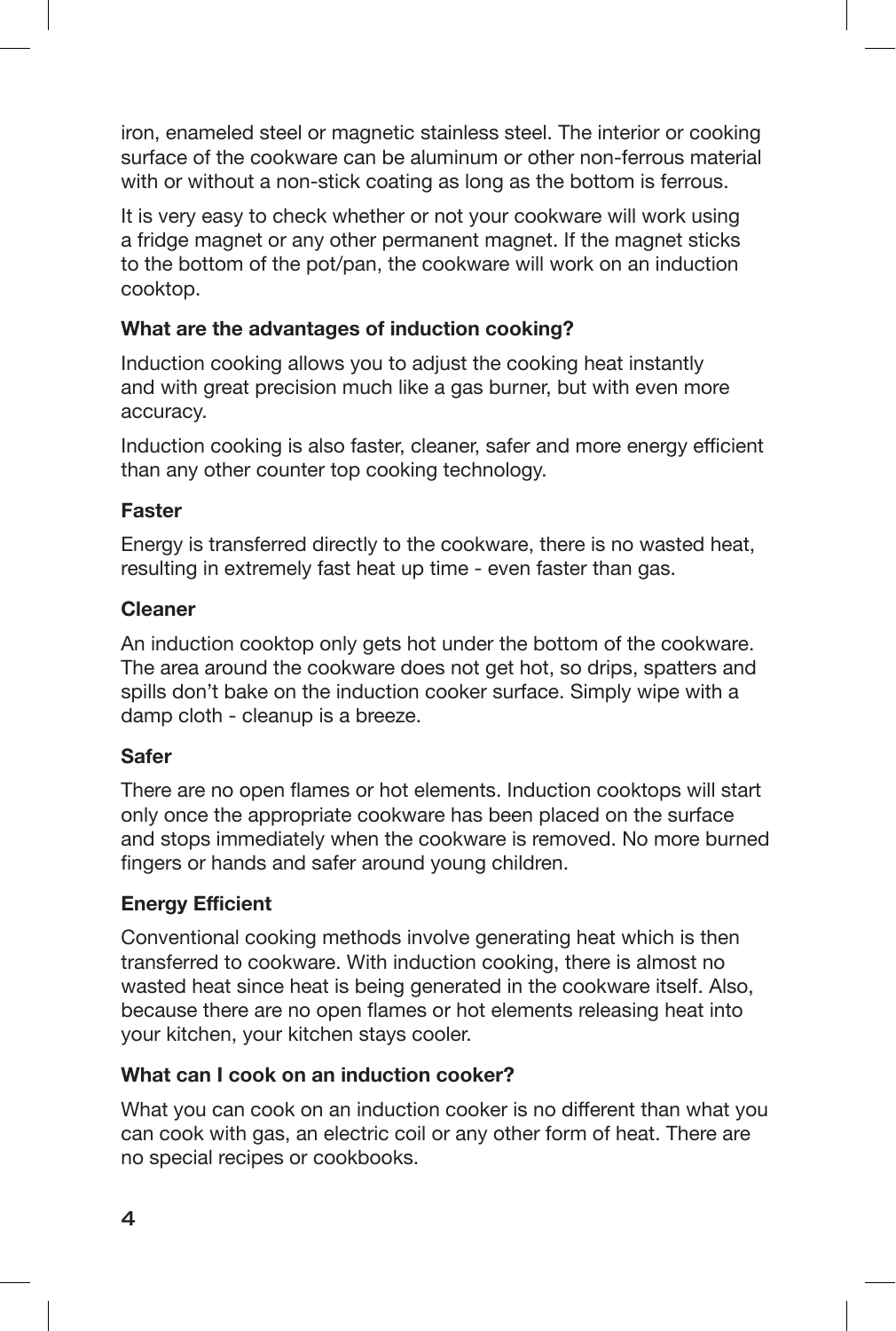Portable induction cookers are ideal for everyday use. They can also be used for camping, cottages, dorm rooms and offices. They can be used any place a stove is not available or an extra cooking surface is required.

Induction cooking is very powerful. By far the most common problem with new users is that they don't realize how quickly the pot generates heat, causing food to burn or overcook. We recommend that you 'practice' using the induction cooker with a pot/pan of water and bring it to a boil several times using different amounts of water and different temperature/power settings to familiarize yourself with how quickly water can come to a boil. In a very short time you will become familiar with your induction cooker and enjoy its fast, clean, safe and energy efficient features.



#### **HOW TO USE**

- 1. Place the induction cooker on a dry, level surface.
- 2. Add food to the cookware.
- 3. Place the cookware within the circular guide indicated on the Induction Cooktop. **NOTE:** Ensure that the bottom of the cookware is clean as dirt may cause the bottom to stick to the Induction Cooktop. **IMPORTANT NOTE: NEVER heat empty cookware. This will cause the unit to overheat, damage the cookware and/or cause the unit to shut off.**
- 4. Plug into a 120 volt outlet. The unit will beep and the Indicator Light above the On/Off Button will flash.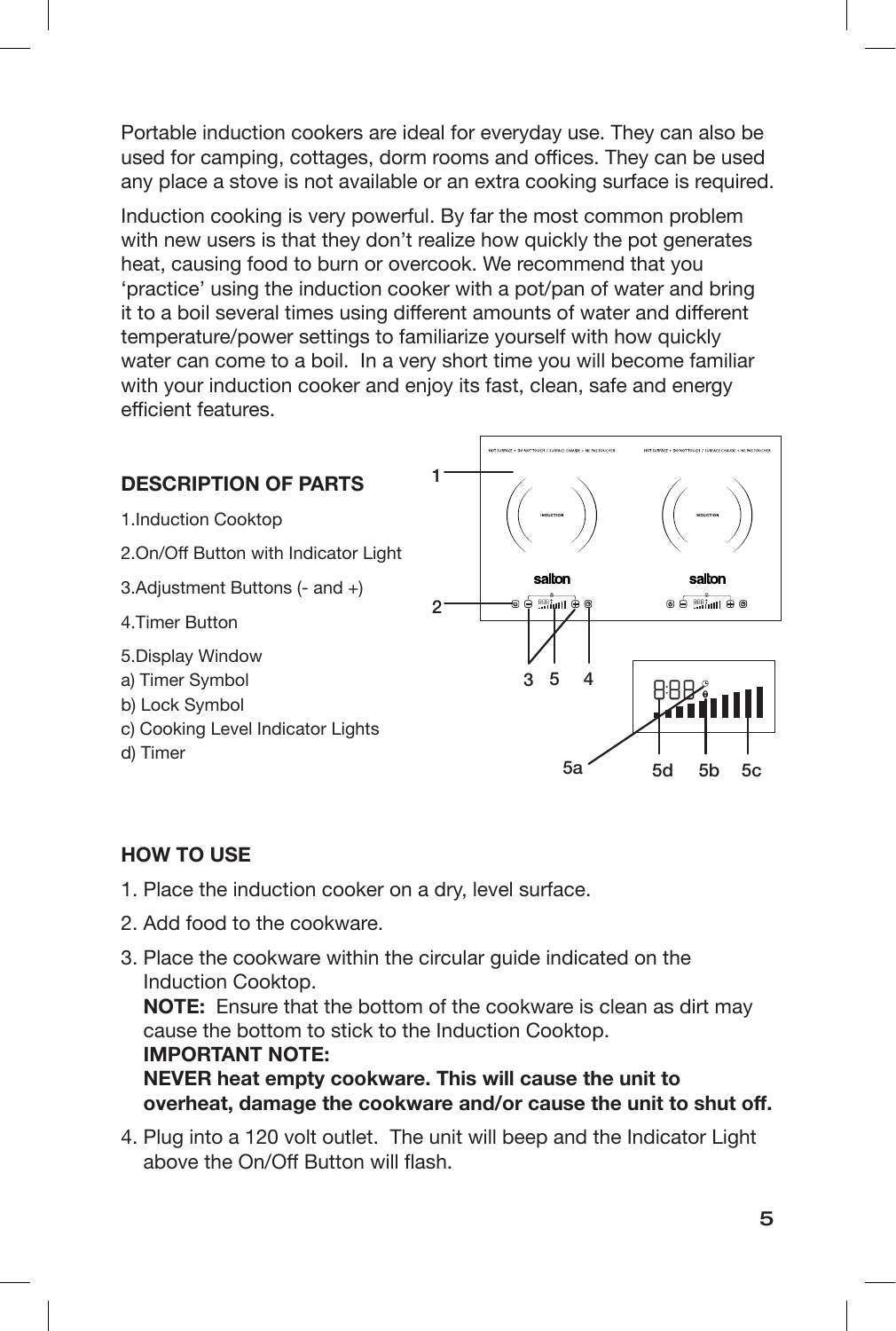5. Press the On/Off Button for 3 seconds to turn the unit on. The red Indicator Light above the On/Off Button will remain illuminated.

**NOTE:** The default Cooking Level is 5. Press the + or - buttons to adjust the level accordingly. The corresponding Cooking Level Indicator Lights in the Display Window will illuminate.

6.Press the On/Off Button to turn the unit off when finished cooking.

**NOTE:** If the cookware is removed from the induction cooktop at any time during the cooking cycle, the unit will beep continually for 30 seconds, error code E1 will appear in the Display Window and the unit will shut off automatically. In order to re-activate the unit, place cookware back on the cooktop and follow steps 5 & 6.

#### **TIMER Function**

#### **Auto-Off Timer**

The Timer allows you to program the induction cooker to turn off after a certain time.

Once you have chosen the desired cooking level, press the Timer Button. A Clock symbol will illuminate and the default time that will appear on the display screen is 0:00. Press the +/- buttons to adjust the cooking time from 1 minute up to 3 hours in increments of one minute.

**NOTE:** The + Button will adjust the minutes and the – Button will adjust the hours.

Once you have selected the desired shut off time, the Timer will blink 5 times to confirm your selection.

When the programmed time has elapsed the induction cooker will beep once and shut off automatically.

**NOTE:** If at any time during the cooking cycle you would like to cancel the 'programmed time' simply press the Timer Button. The unit will beep and the time indicated in the Display Window will blink. Use the  $+$  and  $-$ Buttons to return the time to 0:00. The screen will blink 5 times. The Timer and the Clock Symbol will go off confirming the Timer is no longer active.

#### **"Control Panel Lock" Function**

This button allows you to set the desired temperature and then lock the control panel to avoid changing the setting by mistake.

To use this function press the  $[+]$  and  $[$ - $]$  button together once, the induction cooker will be in the Control Panel Lock mode and a Lock Symbol will appear in the Display Window. The cooktop will not respond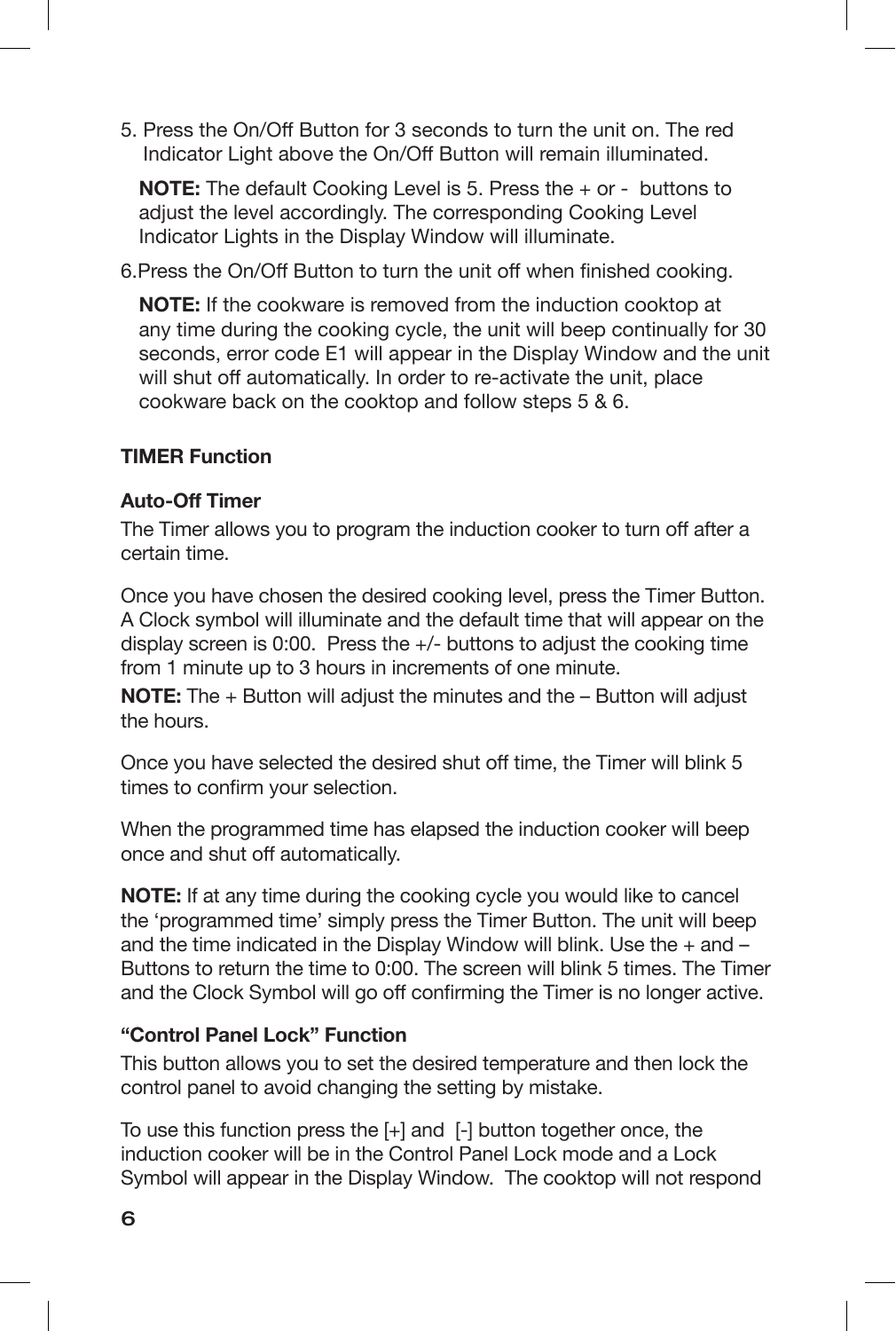to any temperature, or timer changes.

When the Control Panel Lock is activated, the only button that will function is the On/Off Button.

To turn the Control Panel Lock off, press and hold the [+] and [-] buttons together for 3 seconds or press the On/Off button to cancel the lock setting. The Lock Symbol in the Display Window will disappear.

#### **IMPORTANT NOTES:**

- 1.This Induction Cooktop will only operate with suitable Cookware. The most common types are cast iron, enameled and stainless steel. The Induction Cooktop will not operate when using aluminum, ceramic, copper, glass or pyrex or cookware that has a concave bottom. NOTE: Cookware should have a diameter no less than 10cm (4") or more than 25cm (10") in order to work correctly. If the Cookware is larger than the circular cookware placement guides indicated on the Induction Cooktop, the area outside these guides will not work causing an inconsistent heating pattern.
- 2.If the Induction cooker has been turned on without a compatible pot in place the unit will beep for approximately 30 seconds, error code E1 will be appear in the Display Window and the unit will shut off automatically.
- 3.The unit will automatically turn off is the voltage rises over 150 volts or drops to less than 80 volts.
- 4.When the unit is off, the fan may continue running until the temperature of the Induction Cooktop is below 120°F (50°C)
- 5.NEVER heat empty cookware. This will cause the unit to overheat, damage the cookware and/or cause the unit to shut off.

#### **CARE AND CLEANING**

1) Unplug from the wall outlet.

- 2) Clean the Induction Cooktop and the Control Panel with a damp cloth. **NOTE:**
- Do not use a brush or abrasive cleansers. This may damage the Cooktop.
- Do not immerse the unit in water or any other liquid.
- 3) Dry with a soft cloth.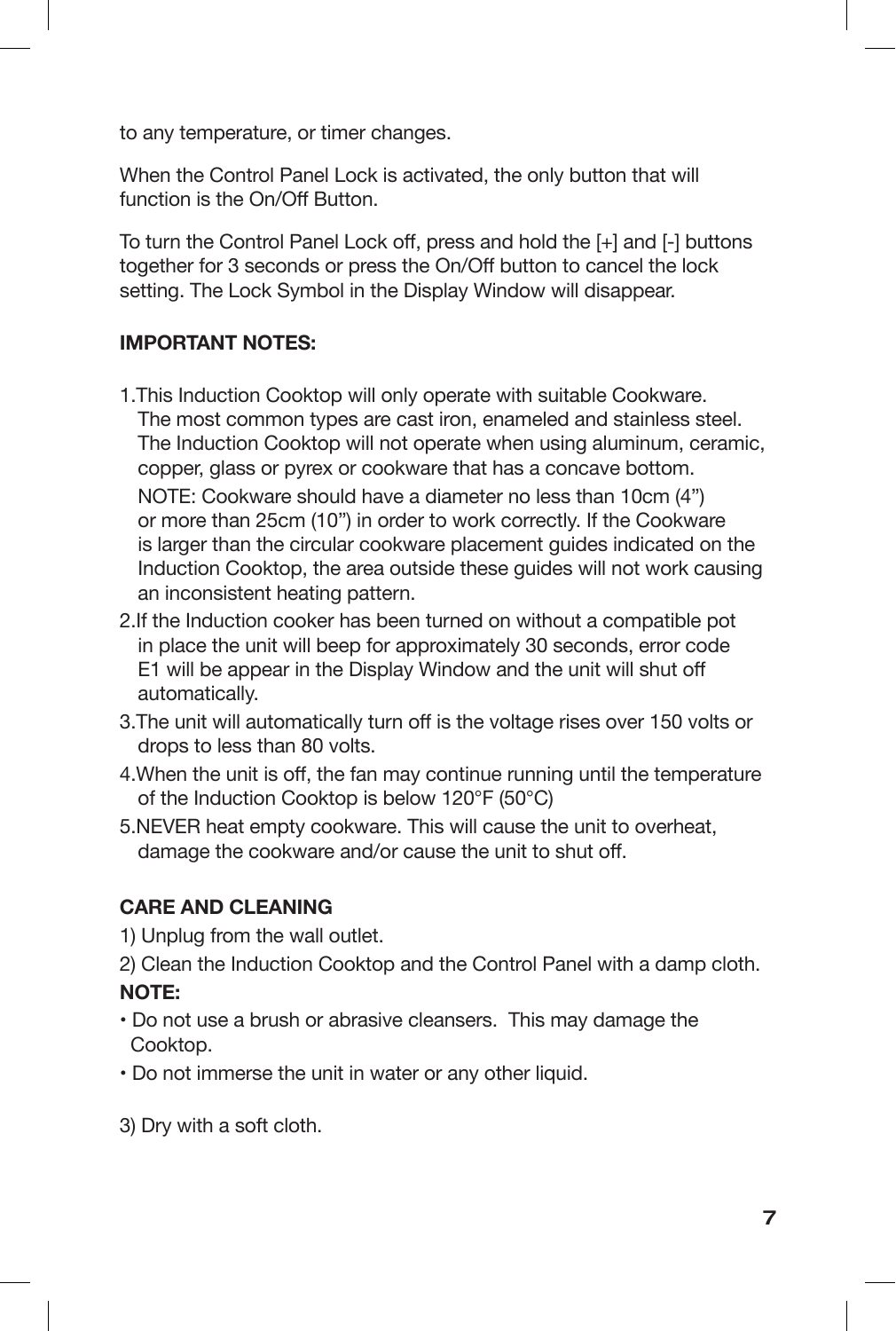- 4) Clean the unit after each use.
- 5) All servicing, other than cleaning, should be performed by an authorized service representative. See Warranty section.

| Error Code<br>(See Digital<br>Display) | Reason                                                                                                 | Solution(s)                                                                                                                                                                                                                                                       |
|----------------------------------------|--------------------------------------------------------------------------------------------------------|-------------------------------------------------------------------------------------------------------------------------------------------------------------------------------------------------------------------------------------------------------------------|
| E0, E2, E5, E6<br>& E7                 | <b>Internal Circuit Error</b><br>- parts are either<br>overheating or have an<br>open or short circuit | • Contact Salton service<br>center. See 'Warranty'<br>section in this instruction<br>booklet for contact<br>information                                                                                                                                           |
| E <sub>1</sub>                         | Cookware Sensor<br>Detection                                                                           | • Check whether or not<br>cookware is suitable.<br>• Make sure the cookware<br>is within the circular<br>cookware placement<br>guides indicated on the<br>Induction Cooktop.<br>· Cookware was removed<br>during cooking. Replace<br>cookware back on<br>Cooktop. |
| E <sub>3</sub>                         | <b>Incorrect Voltage Sensor</b><br>- Voltage over 150V                                                 | • Make sure the outlet used<br>is 110/120V AC.                                                                                                                                                                                                                    |
| F4                                     | <b>Incorrect Voltage Sensor</b><br>- Voltage below 80V                                                 | • Make sure the outlet used<br>is 110/120V AC.                                                                                                                                                                                                                    |

#### **ERROR CODES:**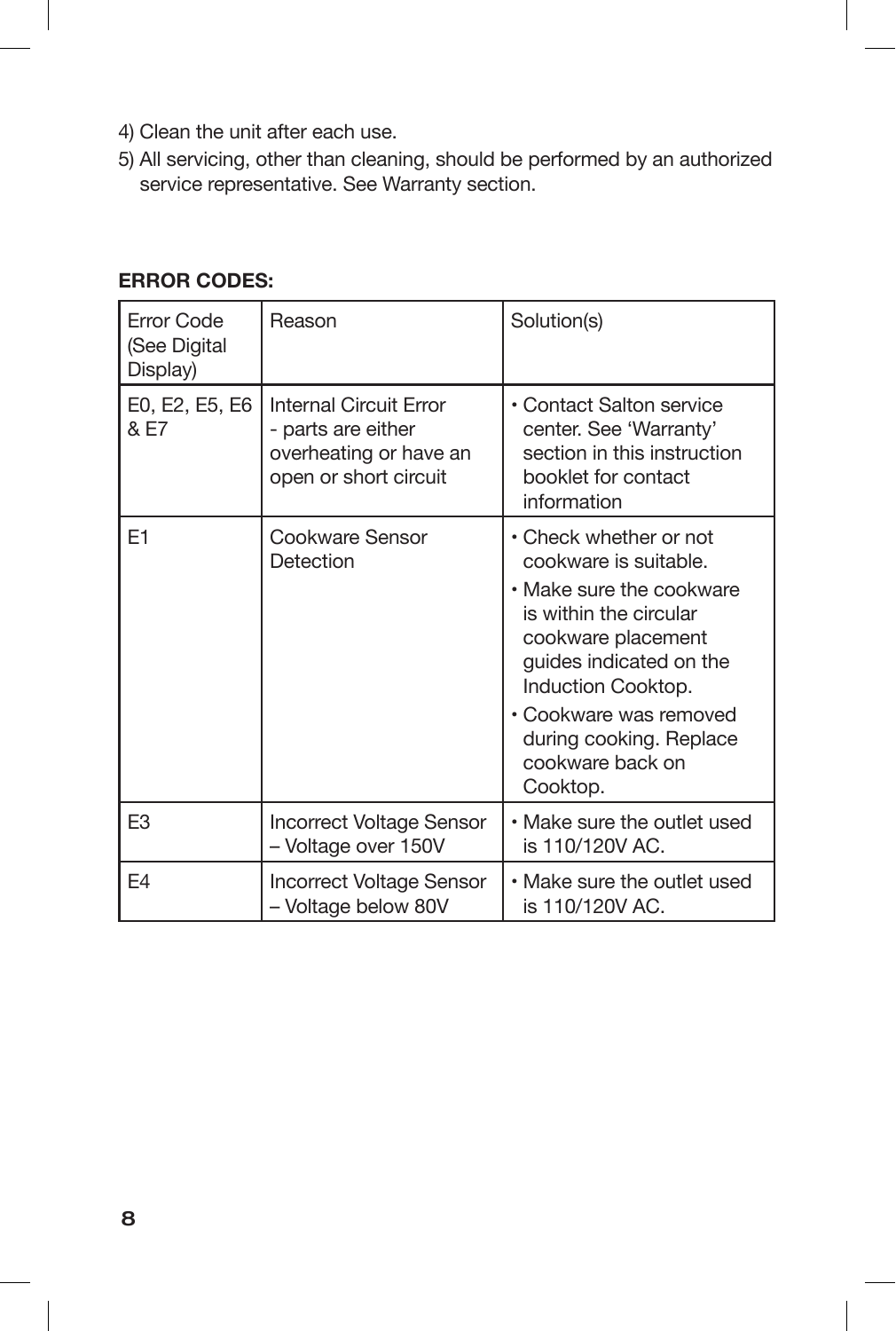A short supply cord is provided to reduce the hazards of becoming entangled in or tripping over a long cord. Extension cords may be used if care is exercised in their use. If an extension cord is used, the marked electrical rating of the detachable power-supply cord or extension cord should be at least as great as the electrical rating of the appliance. If the appliance is of the grounded type, the extension cord should be a grounded 3-wire cord. The extension cord should be arranged so that it will not drape over the counter top or table top, where it can be pulled on by children or tripped over.

#### **LIMITED WARRANTY**

\*\*The original sales receipt is the only acceptable proof of purchase\*\*

Salton Canada warrants that this appliance shall be free from defects in material and workmanship for a period of five (5) years from the date of original purchase. Salton Canada, at its sole discretion during this warranty period, will repair or replace a defective product or issue a refund. Any refund to the purchaser will be at a pro-rated value based on the remaining period of the warranty. All liability is limited to the amount of the purchase price. This warranty covers normal domestic usage and does not cover damage which occurs in shipment or failure which results from alteration, accident, misuse, abuse, glass breakage, neglect, improper maintenance, use contrary to the operating instructions or commercial use. This warranty is not available to retailers or other commercial purchasers or owners.

This warranty does not include the cost of shipping, which is to be borne by the customer.